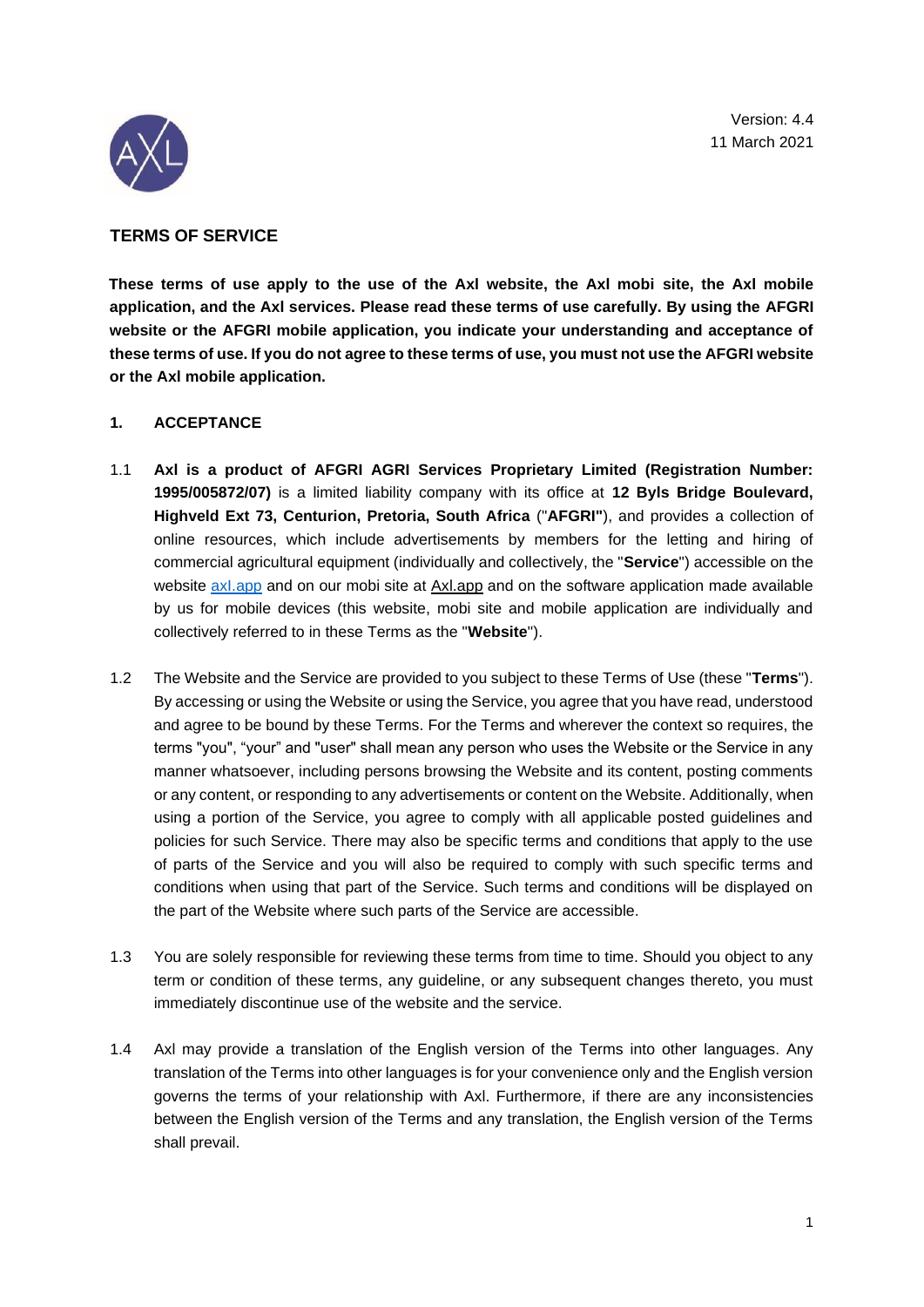- 1.5 The term "affiliates" as referred to in these Terms means:
- 1.5.1 any company which controls AFGRI from time to time;
- 1.5.2 any company which is controlled or owned by AFGRI from time to time;
- 1.5.3 any company commonly controlled or owned with AFGRI from time to time; or
- 1.5.4 any entity forming part of AFGRI's group of companies jointly offering the Service from time to time.

### **2. DESCRIPTION OF SERVICES**

- 2.1 Axl provides a platform where users who comply with these Terms can offer, the letting and hiring of commercial and/or agricultural equipment ("**rental equipment**") on the Website. Payments and other transactions are conducted through the Website, using Axl payment services or third-party vendors. Axl shall levy a fee for the facilitation of such transactions. **Axl is not a party to the letting and hiring arrangements or any other agreement conducted on the website, has no control over any element of such transactions other than its payment obligations as set out in these terms, and, as far as the law allows, and subject to clause 18, shall have no liability towards any party regarding such transactions. As far as the law allows and subject to clause 18, you use the service and the website at your sole risk and responsibility.**
- 2.2 The user making the rental equipment available on the Website shall be referred to as the "equipment owner" and the user wanting to make use of the rental equipment on the Website shall be referred to as the "renter".
- 2.3 **The equipment owner shall be responsible for ensuring that the rental equipment is made available and delivered to the premises of the renter on or before such date the services must commence.** All costs associated with the renter taking delivery (or returning) of the rental equipment are for the sole account and care of the equipment owner. Unless parties agree otherwise in writing on the platform via the chat function or via addition of the 'transport' fees into the booking agreement between parties.
- 2.4 Subject to clause 2.8, all risks whatsoever associated with the rental equipment shall pass to the renter upon the renter taking delivery of the rented equipment at the renter's premises.
- 2.5 The renter agrees that the equipment owner shall always remain the legal and beneficial owner of the rental equipment.
- 2.6 With effect from the date the rental equipment is delivered to the renter, the renter hereby undertakes in favour of the equipment owner:
- 2.6.1 to store the rental equipment, when not in use, in a facility on the renter's premises whereby the rental equipment will be reasonably protected from all causes of damage;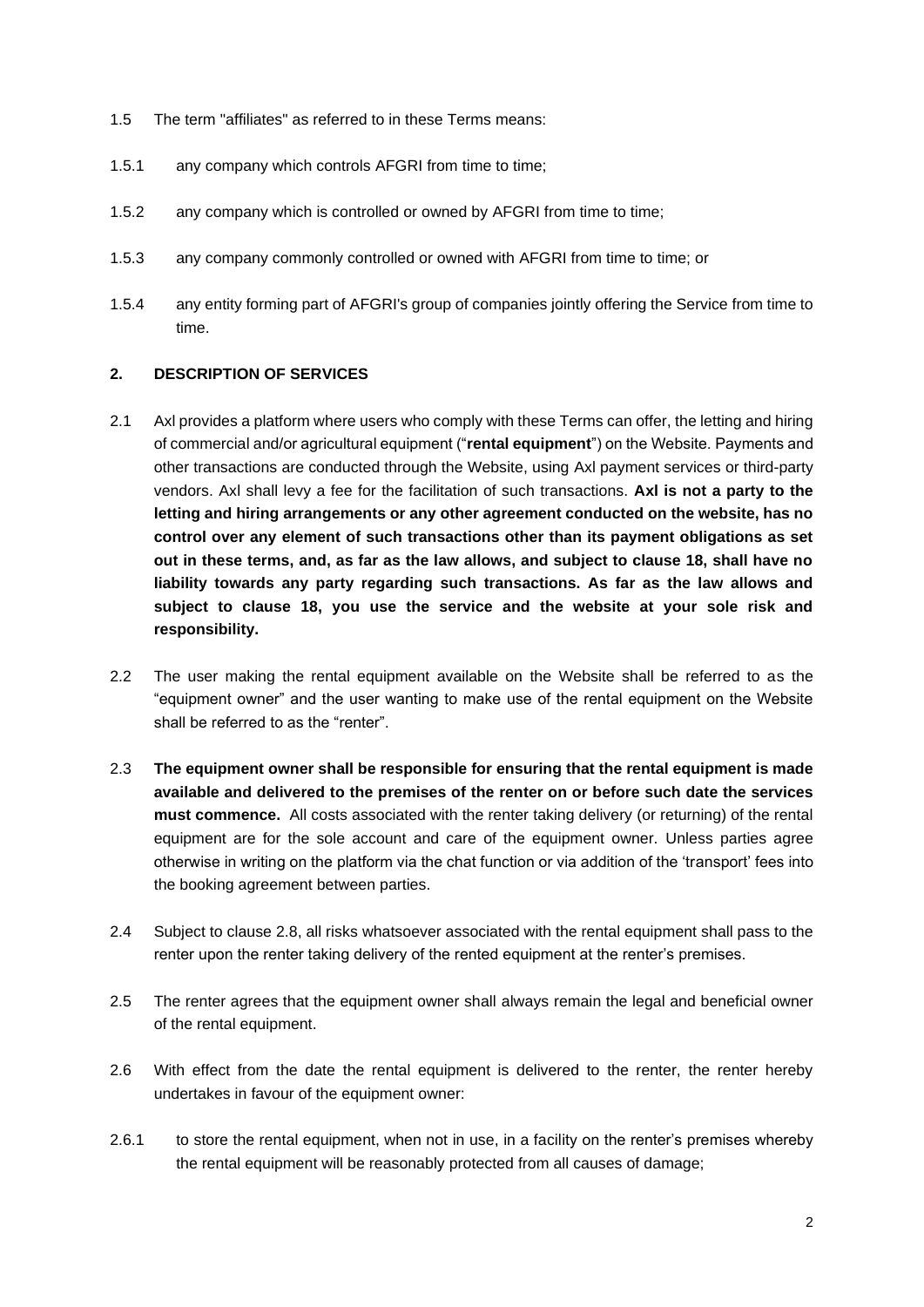- 2.6.2 not to remove the rental equipment from the renter's premises, unless the equipment owner has given the renter prior written consent thereto and the renter undertakes to comply with such conditions as the equipment owner may impose in that regard;
- 2.6.3 to utilize the rental equipment only on the renter's premises, unless the equipment owner has given the renter prior written consent to utilize the rental equipment on premises other than the renter's premises, in which event the renter undertakes to comply with such conditions as the equipment owner may impose in that regard;
- 2.6.4 not to utilize the rental equipment for any other purpose than for which it was designed;
- 2.6.5 not to attempt to encumber the rental equipment in any manner;
- 2.6.6 to notify the equipment owner immediately of any damage whatsoever to the rental equipment howsoever arising, or of any defect in respect of the rental equipment, this notification should also be captured inside Axl chat function for traceability purposes. Axl cannot facilitate or assist users if communication takes place outside of the Axl communication channels and platform, Axl has provided a secure chat function for parties to capture additional terms, changes and agreements in the booking contract and you hereby indemnify and hold harmless Axl, its officers, subsidiaries, affiliates, successors, assigns, directors, officers, agents, service providers, suppliers and employees, from and against all claims, damages, obligations, losses (whether direct, indirect or consequential), liabilities, costs or debt, and expenses (including but not limited to attorneys' fees) arising from such communication that takes place outside of the Axl communication channels and platform.
- 2.6.7 to be liable to pay all costs and expenses which may be payable after return and inspection of the rental equipment arising from damage caused to the rental equipment during the duration of the transaction; and
- 2.6.8 to permit the equipment owner or its representatives reasonable access to the renter's premises and the rental equipment in order to inspect the rental equipment.
- 2.7 The equipment owner shall be responsible to maintain the rental equipment, at the equipment owner's own cost, in good working order and condition. Such maintenance obligation will include the cost of all services and repairs which may arise while the rental equipment is in the renter's possession.
- 2.8 Unless the parties agree otherwise in writing and proof can be provided for this, the equipment owner hereby undertakes to insure the rental equipment with a reputable insurer in respect of the duration of the transaction ("**the Insurance Cover**") and shall be responsible to inform its insurer of any transaction contemplated under these Terms including but not limited to the fact that the Services under each transaction will be performed at the premises of the renter and that the rental equipment will be kept at the premises of the renter for the duration of the transaction.
- 2.9 The renter undertakes in favour of the equipment owner to refrain from acting in any manner which may invalidate any insurance policy in respect of the rental equipment, including the Insurance Cover.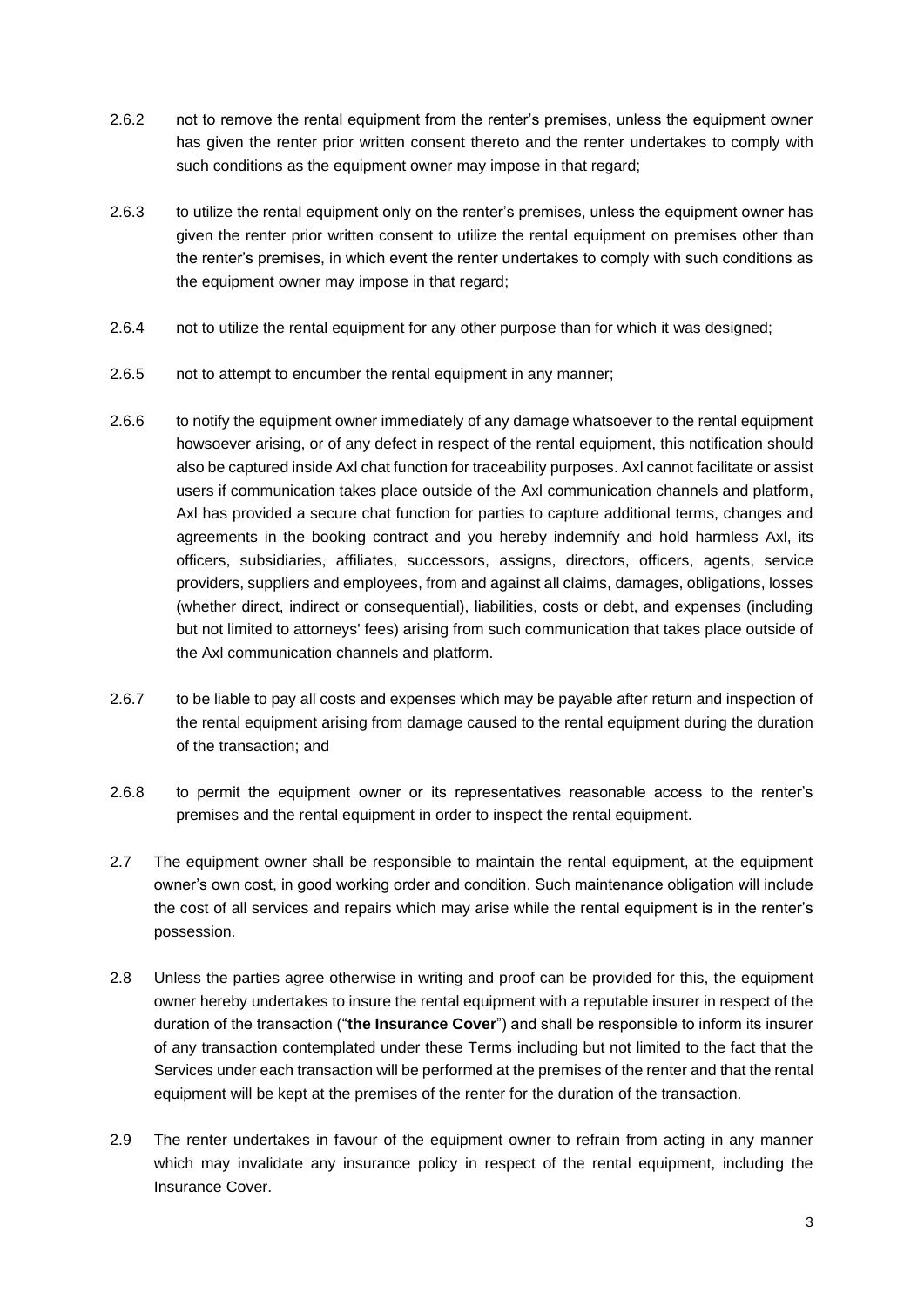### **3. PAYMENTS AND PAYMENT PROCESS**

- 3.1 A booking request by a renter is deemed merely as an enquiry.
- 3.2 A booking is only confirmed when the equipment owner has confirmed the booking and the renter has paid 20% (twenty percent) of the total cost of the Services (received by Axl).
- 3.3 The remaining balance of 80% (eighty percent) of the total cost of the Services shall be due and payable by the renter 2 (two) weeks prior to rental equipment arriving at the premises of the renter. Axl will hold these funds accordingly and release to the equipment owner according to Axl payment process terms. It is the onus of the equipment owner to ensure that payment is received before releasing the rental equipment to the renter, **Axl will not be held liable by the equipment owner if the rental equipment is released prior to the equipment owner ensuring that the funds have been received.**
- 3.4 Axl requires that 100% (one hundred percent) of the total cost of the Services is received before a job start date. Axl reserves the right to cancel a booking if payment is not received accordingly.
- 3.5 Once 100% (one hundred percent) of the total cost of the Services is received Axl will release the 20% (twenty percent) LESS 4% (four percent) fees to the equipment owner.
- 3.6 The remaining 80% (eighty percent) of the total cost of the Services LESS 4% (four percent) will be released to the equipment owner ONLY once both parties have indicated the job is completed.
- 3.7 Users making use of their UNIGRO facilities please note the UNIGRO payment process, fees and terms as set out in clause 3.11 below.
- 3.8 The total fee levied by Axl for making the Services available on the Website shall be 8% (eight percent) of the lease amount agreed upon between the equipment owner and the renter.
- 3.9 Axl charges an 8% (eight percent) service fee for each transaction managed. 4% (four percent) of the service fee is payable by the equipment owner and 4% (four percent) is payable by the renter.
- 3.10 All equipment is automatically listed at the base rate PLUS 4% (four percent). The remaining 4% (four percent) of the total 8% (eight percent) is only subtracted upon payment/pay-out to the equipment owner.
- 3.11 You can use certain UNIGRO facilities to purchase services via Axl platform. The UNIGRO payment process works as follows:
- 3.11.1 upon booking confirmation and an authentication process, 100% (one hundred percent) of the total cost of the Services is placed 'on hold' in your designated UNIGRO credit facility. This means that the full amount will be reserved and cannot be utilized/until the job is completed on your farm. It is important to note that a booking cannot exceed a credit term, if the booking request goes beyond your credit term, it will be declined. All UNIGRO related matters must be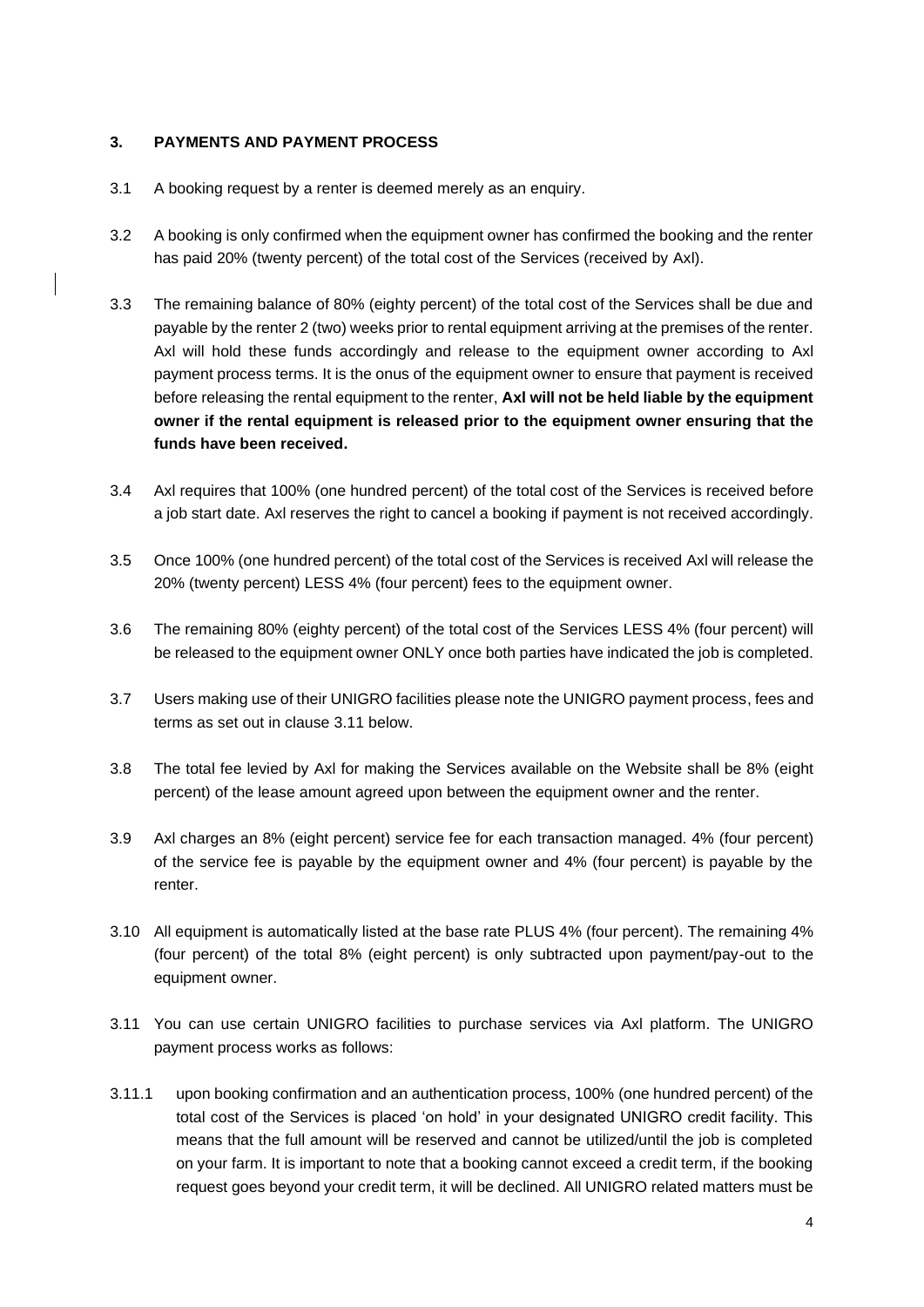dealt with via your designated UNIGRO relationship manager;

- 3.11.2 upon job start date, 20% (twenty percent) of the total cost of the Services will be automatically released from your selected credit facility and will be transferred to the equipment owner on your behalf;
- 3.11.3 upon job completion date confirmation from both parties, the remaining 80% (eighty prevent) of the total cost of the Services will be automatically transferred to the equipment owner on your behalf.
- 3.11.4 Axl will deduct their fees accordingly from these transactions as per the fee structure in this clause 3 above.
- 3.12 The cancellation of Services will attract a cancellation fee on confirmed bookings which will be calculated as follows:
- 3.12.1 if the **equipment owner** cancels a booking 30 (thirty) days or longer before the scheduled start date, a 4% (four percent) cancellation fee of the total booking amount will apply. The renters 20% (twenty percent) booking fee will be returned to them in full and the equipment owner will be required to pay Axl the 4% (four percent) cancellation fee;
- 3.12.2 if the **equipment owner** cancels the booking within 30 (thirty) days of the scheduled start date, an 8% (eight percent) cancellation fee of the total booking amount will apply. The renters 20% (twenty percent) booking fee will be returned to them in full and the equipment owner will be required to pay Axl the 8% (eight percent) cancellation fee;
- 3.12.3 if the **equipment renter** cancels a booking 14 (fourteen) days or longer before the scheduled start date, a 4% (four percent) cancellation fee of the total booking amount will apply. The renters 20% (twenty percent) booking fee will be returned to renter LESS the 4% (four percent) cancellation fee; or
- 3.12.4 if the **equipment renter** cancels a booking within 14 (fourteen) days of the scheduled start date, an 8% (eight percent) cancellation fee of the total booking amount will apply. The renter's 20% (twenty percent) booking fee will be nonrefundable and instead transferred to the equipment owner LESS the total 8% (eight percent) cancellation fee.
- 3.13 Axl will still claim the full 8% (eight percent) fees on the full 100% (one hundred percent) transaction if a booking is cancelled after the commencement date of such transaction and/or a transaction has ended early, for whatever reason. In the event of a refund request, the renter must submit its refund request to Axl Customer Support [\(admin@Axl.app\)](mailto:admin@axl.app) with a detailed explanation and supporting information on the claim. Tangible evidence must also be provided (formal reports, GIS reports, written communication, images, equipment log books, et al.). Refund requests need to be submitted not later than 7 (seven) days after the relevant incident/event occurred. Refunds can only apply on the 80% (eighty percent) the total cost of the Services. Once a transaction has commenced the 20% (twenty percent) is non-refundable.
- 3.14 Renters can request a refund on the following terms and will only be considered: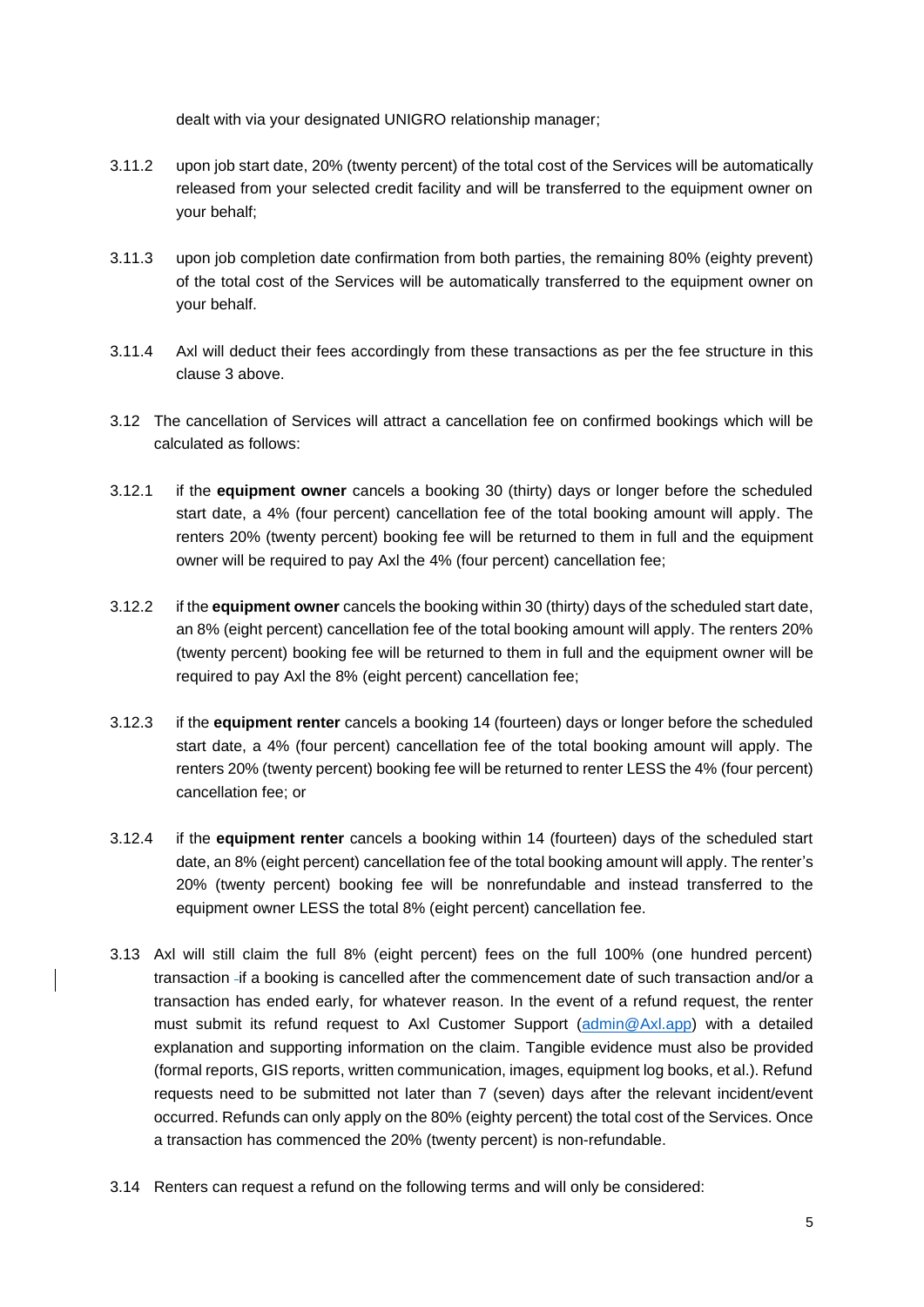- 3.14.1 if equipment arrived on the farm and/or if a portion of the job was done. i.e the job had started but was not completed ["Job has ended early" means in this case (e.g. owner did not complete number of hours, hectares, days, bales, kms as defined in the original booking contract)];
- 3.14.2 the work was not completed within the agreed terms due to actions within the control of the equipment owner. This does not include force majeure and weather-related events;
- 3.14.3 material equipment and/or mechanical breakdown; or
- 3.14.4 a material misrepresentation of equipment that resulted in the transaction not being able to be completed.
- 3.15 Axl is not a party to the letting and hiring arrangements or any other agreement conducted on the website, has no control over any element of such transactions other than its payment obligations as set out in these terms, and, as far as the law allows, and subject to clause 18, shall have no liability towards any party regarding such transactions. As far as the law allows and subject to clause 18, you use the service and the website at your sole risk and responsibility.
- 3.16 As a UNIGRO customer you give Axl the right to claim and collect the applicable cancellation fees from any available credit facility registered with them on such terms as set out above.
- 3.17 The cancellation fee will be deducted from the transaction amount. By using the Service, you agreed to the terms of the cancellation policy and you provide permission for Axl to collect these fees.
- 3.18 Axl may utilize the services of third-party vendors to facilitate the flow of funds and payments process.
- 3.19 Any interest accrued on funds held on behalf of the parties shall be retained by Axl. The equipment owner or renter shall not have any claim to such interest proceeds.
- 3.20 All fees are inclusive VAT (Value Added Tax).
- 3.21 All invoices for the Services will be automatically generated via the Website on behalf of the equipment owner or the renter as the case may be. By making use of the Services both the equipment owner and renter irrevocably and unconditionally authorizes Axl to generate and issue such invoices on their behalf.
- 3.22 Overages will be charged at listed rates and will be due and payable immediately. The renter shall be prohibited from making use make use of Axl again until any outstanding overages are settled in full.

# **4. CONTENT POLICY**

4.1 Axl is not responsible for any advertisements, comments, offerings, user postings, images,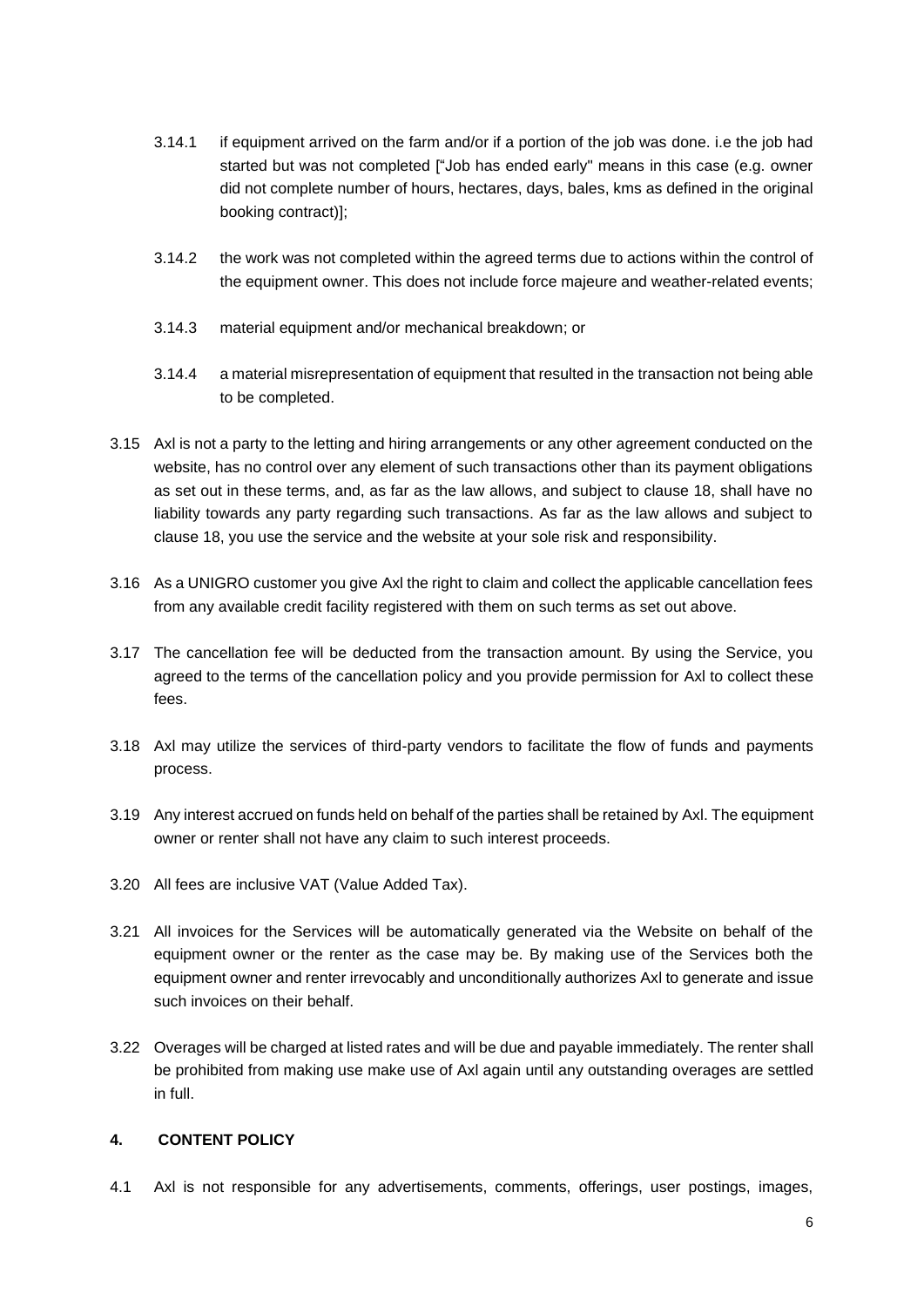photographs, videos, sound clips, directory information, business listings/information, or any other materials made available through the Website or Service, or any messages between users, including without limitation, e-mails or chats or other means of electronic communication ("**Content**"), whether accessed or exchanged through the Website or other third-party websites ("**Third Party Websites**").

- 4.2 By using the Website and the Service, you may be exposed to Content that is offensive, indecent, inaccurate, misleading, or otherwise objectionable. As far as the law allows and subject to clause 18:
- 4.2.1 you are responsible for, must evaluate, and bear all risks associated with the use of any Content;
- 4.2.2 you may not rely on any Content; and
- 4.2.3 under no circumstances will Axl be liable in any way for the Content or for any loss or damage of any kind incurred as a result of the browsing, using or reading of any Content listed, emailed or otherwise made available via the Service.
- 4.3 Axl is not obliged to pre-screen or approve any Content, but Axl has the right, in its sole and absolute discretion, to refuse, delete or move any Content that is or may be available through the Service, for violating these Terms where such violation is brought to Axl's knowledge. Furthermore, the Website and Content available through the Website may contain links to Third Party Websites which are completely unrelated to Axl. If you link to Third Party Websites, you may be subject to those Third-Party Websites' terms and conditions and other policies. As far as the law allows, and subject to clause 18, Axl makes no representation or guarantee as to the accuracy or authenticity of the information contained in any such Third-Party Websites, and your linking to any other websites is, as far as the law allows and subject to clause 18, completely at your own risk and Axl will not be liable in any way for your link to such other websites.
- 4.4 As far as the law allows, and subject to clause 18, you are solely responsible for your own Content posted on, transmitted through, or linked from the Service and the consequences of posting, transmitting, linking or publishing it. More specifically, you are solely responsible for all Content that you upload, email or otherwise make available via the Service. In connection with such Content posted on, transmitted through, or linked from the Service by you, you affirm, acknowledge, represent, warrant and undertake that:
- 4.4.1 you own or have and shall continue to, for such time the Content is available on the Website, have the necessary licenses, rights, consents, and permissions to use such Content on the Service and Website (including without limitation all patent, trademark, trade secret, copyright or other proprietary rights in and to any and all such Content) and authorise Axl to use such Content to enable inclusion and use of the Content in the manner contemplated by the Service, the Website and these Terms; and
- 4.4.2 you have the written consent, release, and/or permission of each and every identifiable individual person or business in the Content to use the name or likeness of each and every such identifiable individual person or business to enable inclusion and use of the Content in the manner contemplated by the Service, the Website and these Terms.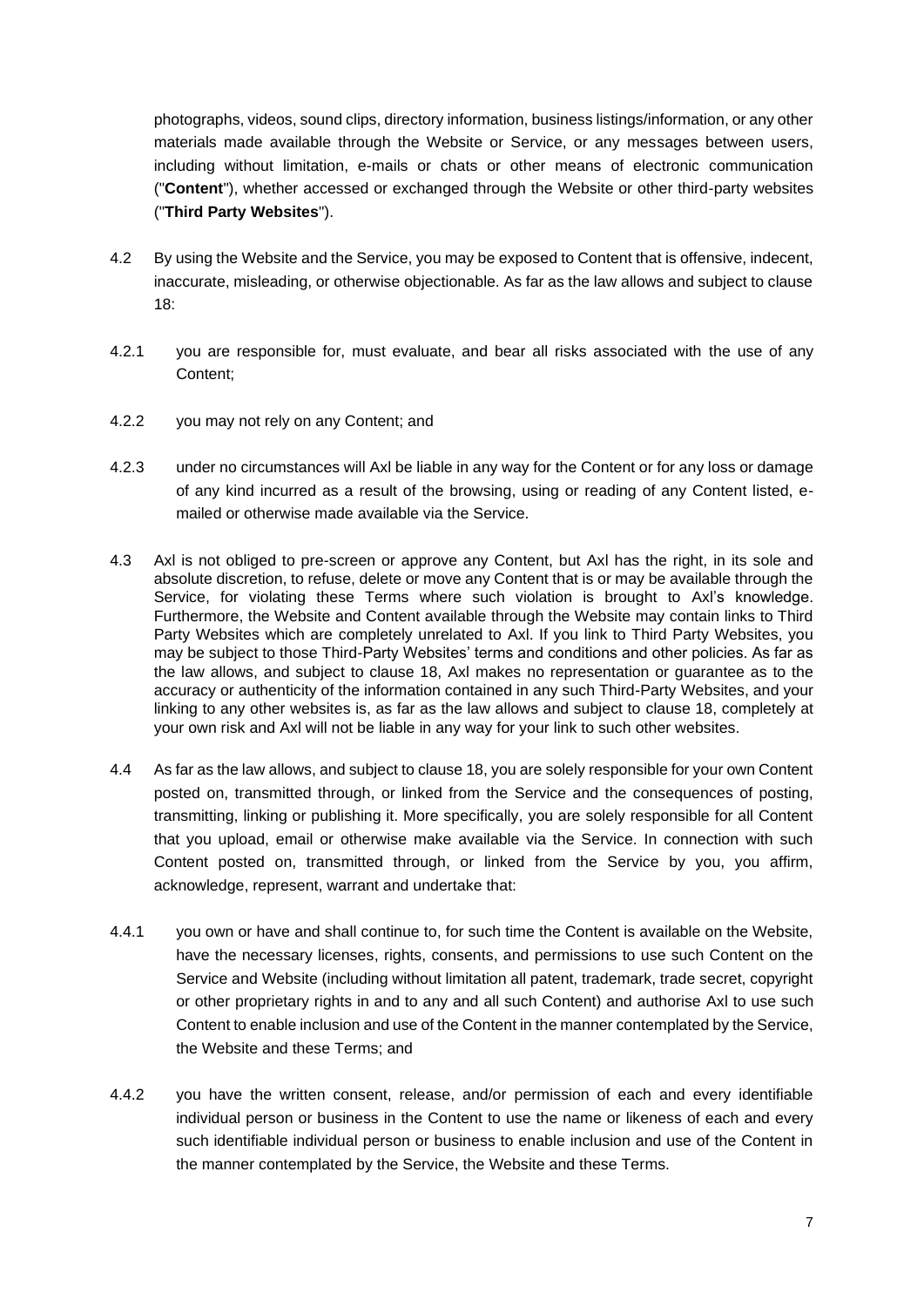- 4.5 For clarity, you retain all of your ownership rights in your Content; however, by submitting any Content on the Website, you hereby grant to Axl an irrevocable, non-cancellable, perpetual, worldwide, nonexclusive, royalty-free, sub-licensable, transferable license to use, reproduce, distribute, prepare derivative works of, display, and perform the Content in connection with the Website and Axl's (and its successors') business, including, without limitation, for the purpose of promoting and redistributing part or all of the Website and Content therein (and derivative works thereof) in any media formats and through any media channels now or hereafter known. These rights are required by Axl in order to host and display your Content.
- 4.6 You also hereby grant each user of the Website a non-exclusive license to access your Content through the Website, which license excludes, amongst other things, scraping of Content and any other possible use for commercial purposes. The license you have granted to each user in terms of this clause will terminate once you or Axl remove or delete such Content from the Website.
- 4.7 By you posting Content to any public area of the Service, you agree to and do hereby grant to Axl all rights necessary to:
- 4.7.1 prohibit or allow any subsequent aggregation, display, copying, duplication, reproduction, or exploitation of the Content on the Service or Website by any party for any purpose which contravenes these Terms; and
- 4.7.2 to enforce, on your behalf all rights you may have in the Content against any infringement by a third party. These rights are perpetual and cannot be revoked by you and will apply and can be exercised throughout the world.
- 4.8 Axl does not endorse any Content or any opinion, statement, recommendation, or advice expressed in the Content, and, as far as the law allows, and subject to clause 18, Axl expressly disclaims any and all liability in connection with Content. AFGRI does not permit copyright infringing activities and infringement of intellectual property rights on the Website, and Axl may, at its sole discretion, remove any infringing Content or which it may consider to be infringing. Axl reserves the right to remove any Content without prior notice. Axl may also terminate a user's access to the Website, if they are determined to be a repeat infringer or found to be engaging in any act contrary to these Terms. A repeat infringer is a user who has been notified of infringing activity more than twice and/or has had a user submission removed from the Website more than twice. Further, at its sole discretion, Axl reserves the right to decide whether any Content is appropriate and complies with these Terms.
- 4.9 Axl utilizes the services of third-party geo mapping services, Axl will not be held liable for the reliability of the information provided by these services on our system.

# **5. CONDUCT**

- 5.1 You agree not to post, email, host, display, upload, modify, publish, transmit, update or share any information on the Website, or otherwise make available Content:
- 5.1.1 that violates any law or regulation;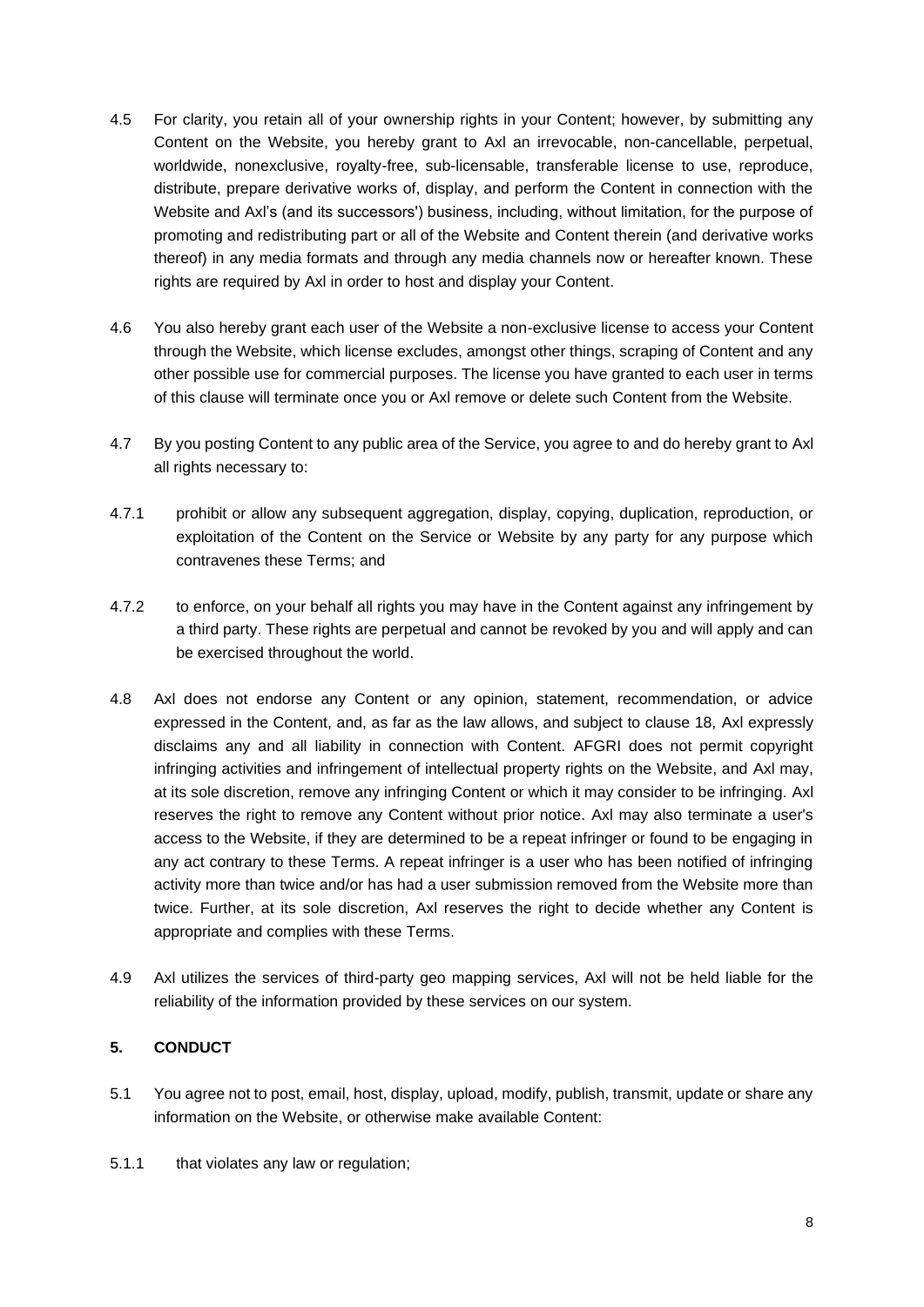- 5.1.2 that is copyrighted or patented, protected by trade secret or trademark, or otherwise subject to third party proprietary rights, including privacy and publicity rights, unless you are the owner of such rights or have permission or a license from their rightful owner to post the material and to grant Axl all of the license rights granted in these Terms;
- 5.1.3 that infringes any of the intellectual property rights of any party, or is Content that you do not have a right to make available under any law, regulation, contractual or fiduciary relationship(s);
- 5.1.4 that is harmful, abusive, unlawful, threatening, harassing, blasphemous, defamatory, obscene, pornographic, paedophilic, libellous, invasive of another's privacy or other rights, hateful, or racially, ethnically objectionable, disparaging, relating or encouraging money laundering or illegal gambling or harms or could harm minors in any way or otherwise unlawful in any manner whatsoever;
- 5.1.5 that harasses, degrades, intimidates or is hateful towards any individual or group of individuals based on religion, gender, sexual orientation, race, ethnicity, age, or disability;
- 5.1.6 that violates any local employment laws, including but not limited to those prohibiting the stating, in any advertisement for employment, a preference or requirement based on race, colour, religion, sex, national origin, age, or disability of any user;
- 5.1.7 that includes personal or identifying information about another person or entity without that person's explicit consent;
- 5.1.8 that impersonates any person or entity, including, but not limited to, an Axl employee, or falsely states or otherwise misrepresents an affiliation with a person or entity;
- 5.1.9 deceives or misleads the addressee about the origin of such messages or communicates any information which is grossly offensive or menacing in nature;
- 5.1.10 that is false, deceptive, misleading, deceitful or constitutes a "bait and switch" offer;
- 5.1.11 that constitutes or contains "pyramid schemes", "jokes", "affiliate marketing," "link referral code," "junk mail," "spam," "chain letters," "bait marketing", "negative option marketing", "referral selling" or unsolicited advertisements of a commercial nature;
- 5.1.12 that constitutes or contains any form of advertising or solicitation if:
- 5.1.12.1 posted in areas or categories of the Website which are not designated for such purposes; or
- 5.1.12.2 e-mailed to Axl users who have requested not to be contacted about other services, products or commercial interests;
- 5.1.13 that includes links to commercial services or Third-Party Websites, except as specifically allowed by Axl;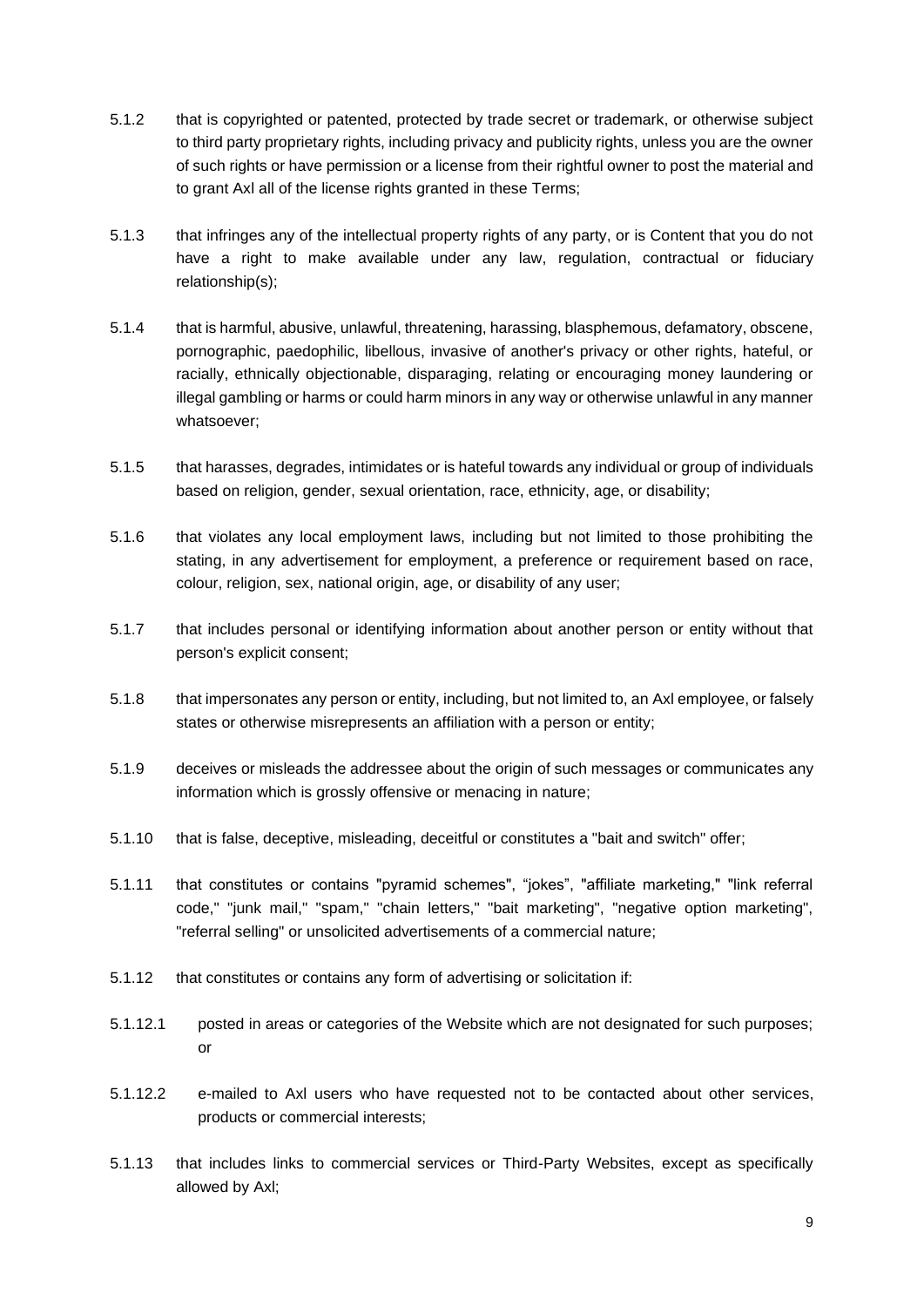- 5.1.14 that advertises any illegal services or the sale of any items the sale of which is prohibited or restricted by applicable law, including without limitation, sales of items that are prohibited or regulated by applicable law;
- 5.1.15 that contains software viruses or any other computer code, files or programs designed to interrupt, destroy or limit the functionality of any computer software or hardware or telecommunications equipment or any other computer resource;
- 5.1.16 that disrupts the normal flow of dialogue with an excessive number of messages (flooding attack or distributed denial of service attack) to the Service, or that otherwise negatively affects other users' ability to use the Service; or
- 5.1.17 that employs misleading email addresses, or forged headers or otherwise manipulated identifiers to disguise the origin of Content transmitted through the Service.
- 5.2 Additionally, you agree not to:
- 5.2.1 contact anyone who has asked not to be contacted, or make unsolicited contact with anyone for any commercial purpose, specifically, contact any user to post advertisement on a Third-Party Website or post any advertisement on behalf of such user; or to "stalk" or otherwise harass anyone;
- 5.2.2 make any libellous or defamatory comments or postings to or against anyone;
- 5.2.3 collect personal information about other users or entities for commercial or unlawful purposes;
- 5.2.4 use automated means, including spiders, robots, crawlers, data mining tools, or the like to download or scrape data from the Service, except for internet search engines (e.g. Google) and non-commercial public archives (e.g. archive.org) that comply with our robots.txt file;
- 5.2.5 post Content that is outside the local area or not relevant to the local area, repeatedly post the same or similar Content, or otherwise impose unreasonable or disproportionately large loads on our servers and other infrastructure;
- 5.2.6 post the same item or service in multiple classified categories or forums, or in multiple metropolitan areas
- 5.2.7 attempt to gain unauthorized access to computer systems owned or controlled by Axl or engage in any activity that disrupts, diminishes the quality of, interferes with the performance of, or impairs the functionality of, the Service or the Website;
- 5.2.8 use any form of automated device or computer program (sometimes referred to as "flagging tools") that enables the use of Axl's "flagging system" or other community control systems without each flag being manually entered by a human that initiates the flag (an "automated flagging device"), or use any such flagging tool to remove posts of competitors, other third parties or to remove posts without a reasonable good faith belief that the post being flagged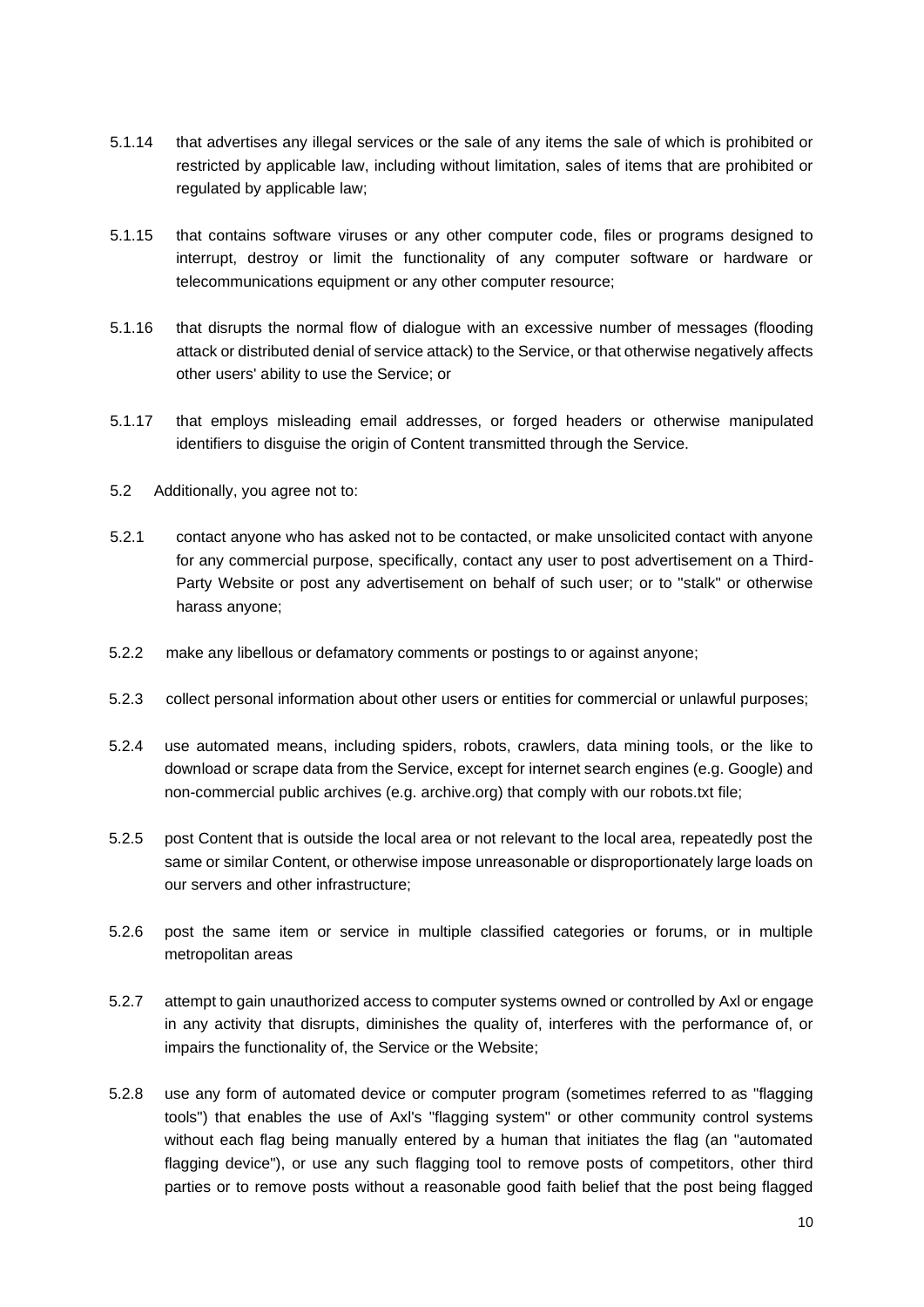violates these Terms or any applicable law or regulation; or

- 5.2.9 use any automated device or software that enables the automatic submission or alteration of postings on Axl's without human intervention or authorship (an "automated posting device"), including without limitation, the use of any such automated posting device regarding bulk postings, or for automatic submission of postings at certain times or intervals.
- 5.3 Any Content uploaded by you shall be subject to relevant laws and may be disabled and may be subject to investigation under applicable laws. Furthermore, if you are found to be in noncompliance with the laws and regulations, these Terms, or the terms of AFGRI's privacy policy incorporated in these Terms in clause 19 and accessible at [https://www.AFGRI.co.za/terms-of](https://www.afgri.co.za/terms-of-use/)[use/](https://www.afgri.co.za/terms-of-use/) [\(](https://www.afgri.co.za/terms-of-use/)"**Privacy Policy**"), we may terminate your account/block your access to the Website and we reserve the right to remove any noncompliant Content uploaded by you.

### **6. PAID POSTINGS**

Axl may charge users a fee to post Content in some specific areas of the Service ("**Paid Content**"). The fee permits Paid Content to be posted in a designated area of the Website. Each user posting Paid Content to the Service is responsible for the Content and compliance with the Terms. Any such fees are non-refundable if any Content is removed from the Service for violating these Terms.

### **7. POSTING AGENTS**

As used herein, the term "Posting Agent" refers to a third-party agent, service or intermediary that offers to post Content to the Service on behalf of others. Axl prohibits the use of Posting Agents, directly or indirectly, without the express written permission of Axl. In addition, Posting Agents are not permitted to post Content on behalf of others, directly or indirectly, or otherwise access the Service in order to post Content on behalf of others, except with express written permission or license from Axl.

#### **8. ACCESS TO THE SERVICE**

- 8.1 Axl grants you a limited, revocable, non-transferable, non-exclusive license to access and use the Service for personal use. This license does not include any of the following:
- 8.1.1 access to or use of the Service by Posting Agents; or
- 8.1.2 any collection, aggregation, copying, duplication, display or derivative use of the Service; or
- 8.1.3 any use of data mining, robots, spiders, or similar data gathering and extraction tools for any purpose unless expressly permitted by Axl or as otherwise set forth in these Terms.
- 8.2 Notwithstanding the foregoing, general purpose internet search engines and non-commercial public archives that gather information for the sole purpose of displaying hyperlinks to the Service may engage in the activities set forth in clause 8.1.3, provided they each do so from a stable IP address or range of IP addresses using an easily identifiable agent and comply with our robots.txt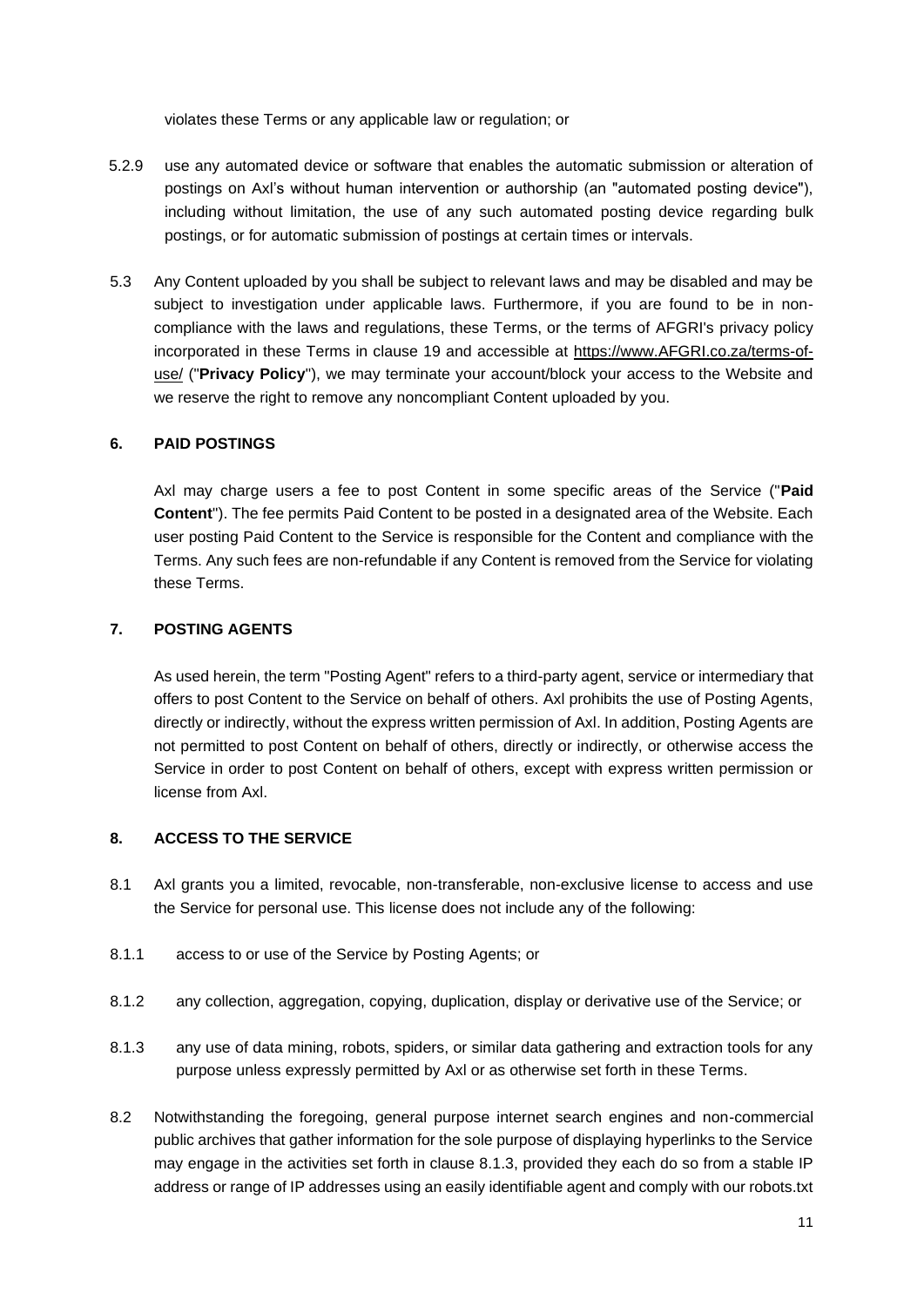file. For purposes of this exception, a "general purpose internet search engine" does not include a website or search engine or other service that specializes in classified listings, including any subset of classifieds listings such as housing, for sale, jobs, services, or personals, or which otherwise provides classified ad listing services.

8.3 The license set forth in this clause 8 permits you to display individual postings on the Service on your website, or create a hyperlink thereto, so long as such use is for non-commercial and/or news reporting purposes only (e.g. for use in personal blogs or other personal online media). Axl may limit the number of postings displayed on or linked to your website. Use of the Service beyond the scope of authorized access as set forth in these Terms immediately terminates any permission or license granted by Axl in these Terms. To collect, aggregate, copy, duplicate, display or make derivative use of the Service or any Content made available via the Service for other purposes (including commercial purposes) not stated in these Terms, you must first obtain an appropriate license from Axl.

### **9. NOTIFICATION OF CLAIMS OF INFRINGEMENTS**

- 9.1 If you are an owner of intellectual property rights, or an agent who is fully authorized to act on behalf of the owner of intellectual property rights, and believe that any Content or other content infringes upon your intellectual property right or intellectual property right of the owner on whose behalf you are authorized to act, you may submit a notification to Axl together with a request to Axl to delete the relevant Content in good faith. The notification and the request must contain the following information:
- 9.1.1 a physical or electronic signature of a person authorized to act on behalf of the owner of an exclusive right that is allegedly infringed;
- 9.1.2 identification of the intellectual property rights claimed to have been infringed, or, if multiple intellectual property rights at a single online site are covered by a single notification, a representative list of such works at that site;
- 9.1.3 identification of the Content (by means of data or communication link, etc.) that is claimed to be infringing or to be the subject of infringing activity and that is to be removed or access to which is to be disabled and information reasonably sufficient to permit Axl to locate the material;
- 9.1.4 information reasonably sufficient to permit Axl to contact you, such as an address, telephone number, and an electronic mail address;
- 9.1.5 a signed statement that you have a good faith belief that use of the material in the manner complained of is not authorized by the intellectual property right-owner, its agent, or the law;
- 9.1.6 a signed statement that the intellectual property-owner holds Axl harmless from any claim of any third party in connection with the removing by Axl of the relevant content; and
- 9.1.7 a signed statement that the information in the notification is accurate and under penalty of perjury that you are authorized to act on behalf of the owner of an exclusive right that is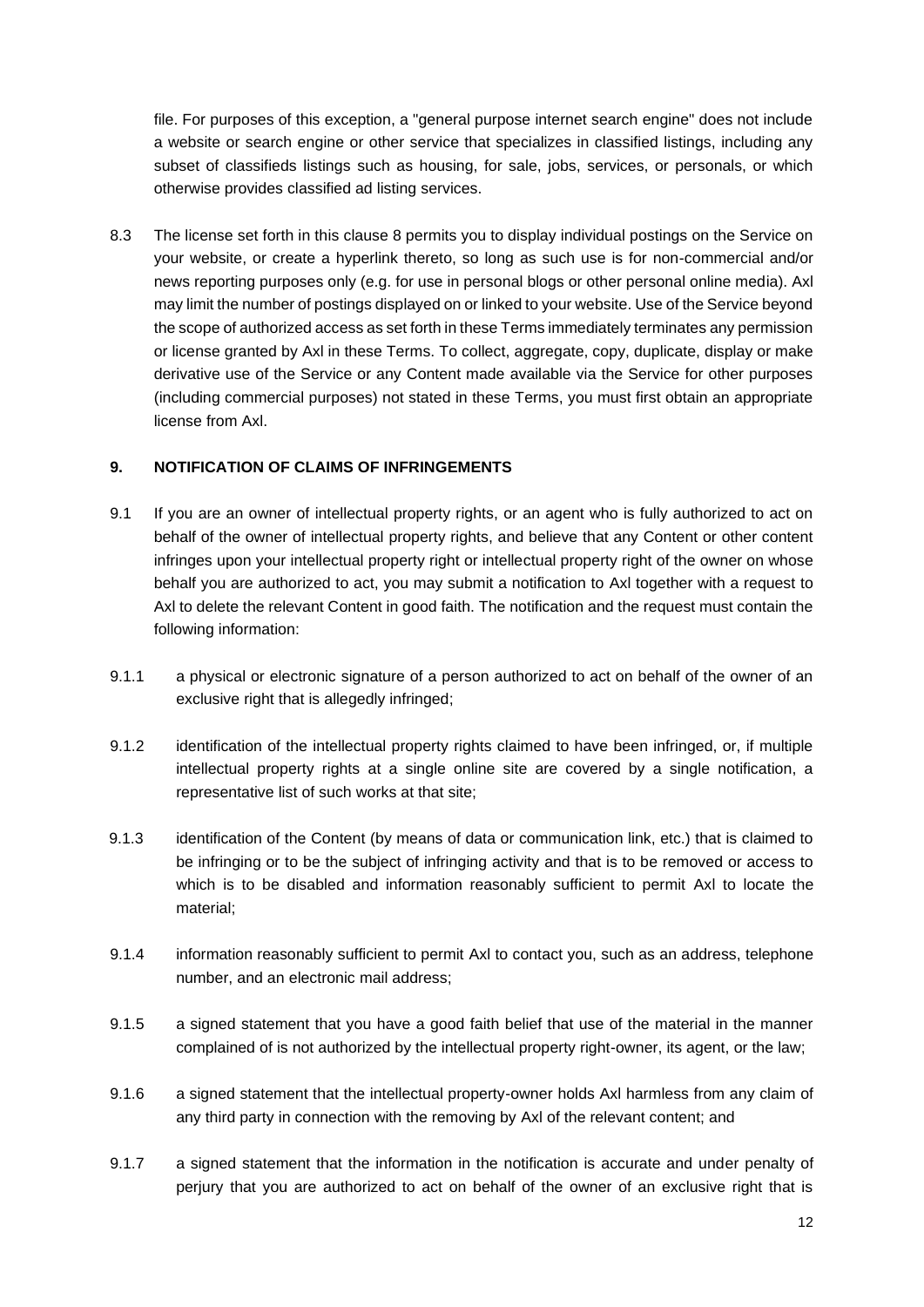allegedly infringed.

9.2 Notifications must be sent to legal@AFGRI.co.za marked for the attention of Head of Legal: AFGRI AGRI Services (Pty) Limited.

### **10. INTELLECTUAL PROPERTY RIGHTS**

- 10.1 The materials on the Website, other than the user Content that you licensed under these Terms, but including (without limitation) the text, software, scripts, graphics, photos, sounds, music, videos, interactive features and the like ("**Materials**") and the trademarks, service marks and logos contained therein, are owned by or licensed to Axl, and are subject to copyright and other intellectual property rights under South African and foreign laws and international conventions.
- 10.2 Regarding the Services, the Website may display certain Materials that are protected by intellectual property rights and proprietary rights belonging to third parties. Use of these Materials may be subject to a license granted by third parties to Axl. You shall, in no event, reverse engineer, decompile, or disassemble such Materials and nothing herein shall be construed to grant you any right in relation to such Materials. Materials on the Website are provided to you AS IS for your information and personal use only and may not be used, copied, reproduced, distributed, transmitted, broadcast, displayed, sold, licensed, or otherwise exploited for any other purposes whatsoever without the prior written consent of the respective owners.
- 10.3 Axl reserves all rights not expressly granted in these Terms to the Website and the Materials.
- 10.4 You agree to not engage in the use, copying, or distribution of any of the Materials other than as expressly permitted herein, including any use, copying, or distribution of Materials of third parties obtained through the Website for any commercial purposes. You agree not to circumvent, disable or otherwise interfere with security related features of the Website or features that prevent or restrict use or copying of any Materials or enforce limitations on use of the Website or the Materials therein.
- 10.5 Content displayed on or through the Service is protected by copyright as a collective work and/or compilation, pursuant to copyrights laws, other laws, and international conventions. Any reproduction, modification, creation of derivative works from or redistribution of the Website, the Materials, or the collective work or compilation is expressly prohibited. Copying or reproducing the Website, the Materials, or any portion thereof for further reproduction or redistribution is expressly prohibited.

#### **11. USER SUBMISSIONS**

When using the Website, you will be exposed to Content from a variety of sources, and that, as far as the law allows, and subject to clause 18, Axl is not responsible for the accuracy, usefulness, safety, or intellectual property rights of or relating to such Content, and you agree and assume all liability for your use. You further may be exposed to Content that is inaccurate, offensive, indecent, objectionable, defamatory or libellous and, as far as the law allows, and subject to clause 18, you agree to waive, and hereby do waive, any legal or equitable rights or remedies you have or may have against Axl with respect thereto.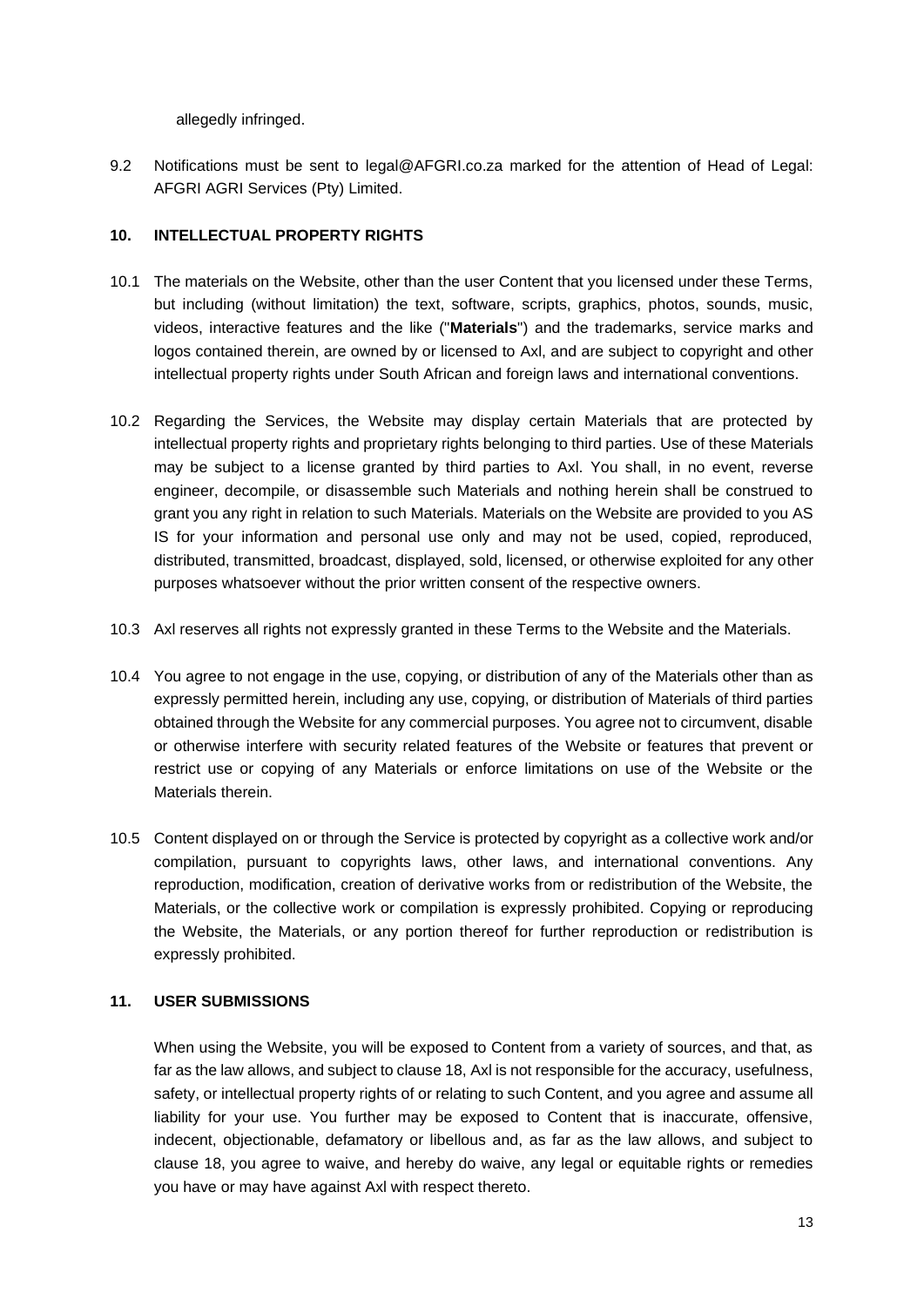### **12. INDEMNITY**

- 12.1 As far as the law allows, and subject to clause 18, you agree to defend, indemnify and hold harmless Axl, its officers, subsidiaries, affiliates, successors, assigns, directors, officers, agents, service providers, suppliers and employees, from and against all claims, damages, obligations, losses (whether direct, indirect or consequential), liabilities, costs or debt, and expenses (including but not limited to attorneys' fees) arising from:
- 12.1.1 your violation of any provision of these Terms;
- 12.1.2 your violation of any third party right, including without limitation any copyright, trade mark, trade secret or other property, or privacy right; or
- 12.1.3 any claim that your Content caused damage to a third party.
- 12.2 As far as the law allows, and subject to clause 18, this defense and indemnification obligation will, subject to any provisions contained in the Prescription Act, 68 of 1969, survive termination, modification or expiration of these Terms and your use of the Service and the Website.

### **13. NO SPAM POLICY**

- 13.1 You understand and agree that sending unsolicited email advertisements or other unsolicited communications to Axlemail addresses or through Axlcomputer systems is expressly prohibited by these Terms.
- 13.2 You agree that from time to time Axl may monitor email usage using human monitors or automated software to flag certain words associated with spam or scams in emails that are sent between one user to another in the AFGRI e-mail system.
- 13.3 Any communication between yourself and any other user utilising the communication features available on the Service and the Website may be used only in accordance with the Terms.
- 13.4 Any unauthorized use of Axl computer systems is a violation of these Terms and certain applicable laws. Such violations may subject the sender and his or her agents to civil claims and criminal penalties.

# **14. DEALINGS WITH ORGANISATIONS AND INDIVIDUALS**

- 14.1 As far as the law allows, and subject to clause 18, Axl shall not be liable for your interactions with any organisations and/or individuals on the Website or through the Service. This includes, but is not limited to, payment and delivery of goods and services, and any other terms, conditions, warranties or representations associated with any interaction you may have with other organizations and/or individuals.
- 14.2 These dealings are solely between you and such organizations and/or individuals. As far as the law allows, and subject to clause 18, Axl shall not be responsible or liable for any loss or damage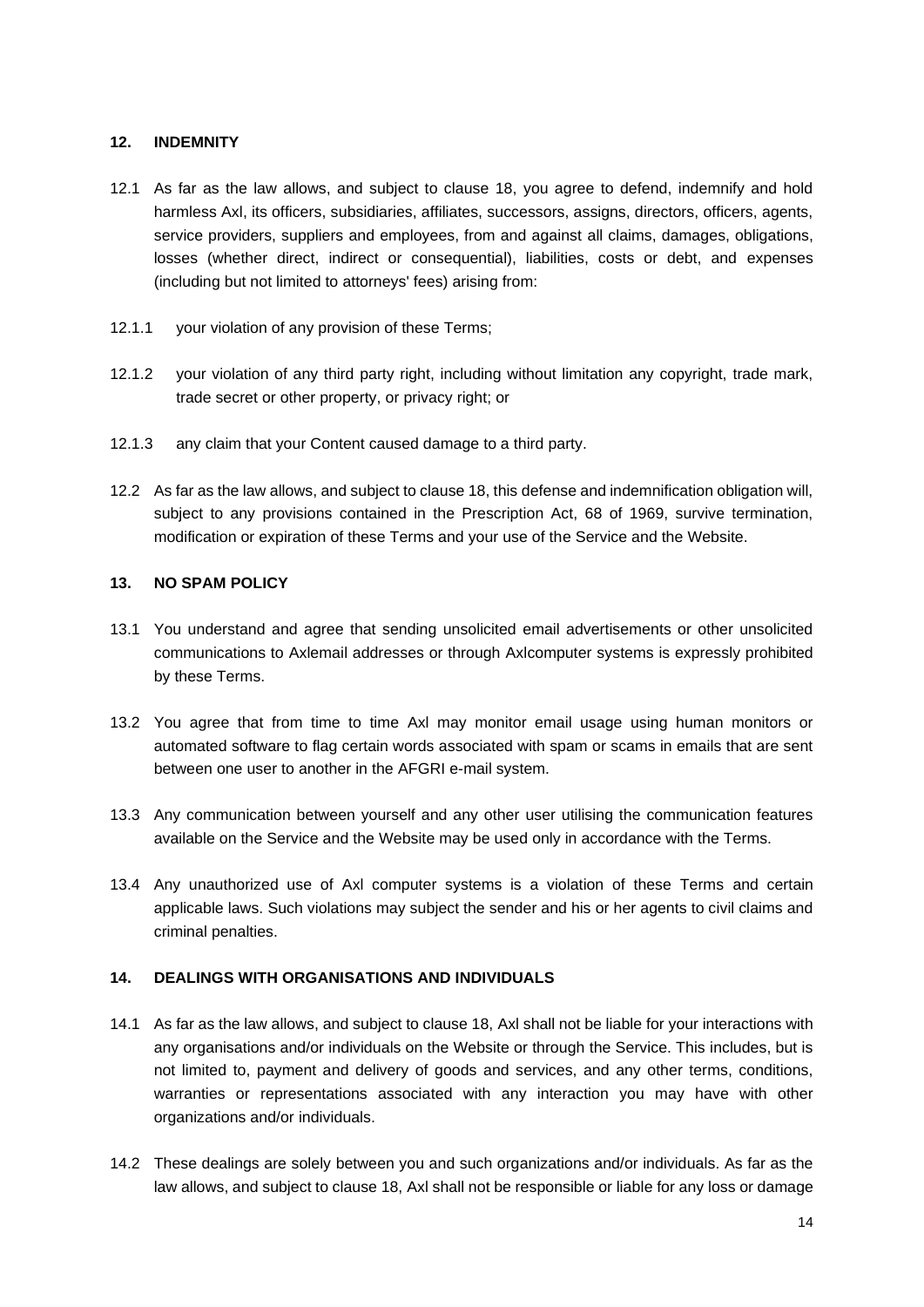of any sort incurred as the result of any such dealings or interactions.

14.3 If you have a dispute with one or more other users, as far as the law allows, and subject to clause 18, you hereby release Axl, its officers, employees, agents and successors from any and all claims, demands and damages (actual and consequential) of every kind or nature, known or unknown, suspected and unsuspected, disclosed and undisclosed, arising out of or in any way related to such disputes and/or our Service. Please notify Axl at info@Axl.app and/or [admin@Axl.app](mailto:admin@axl.app) should there be any disputes for our reference.

#### **15. LIMITATION AND TERMINATION OF SERVICE AND AMENDMENTS TO THESE TERMS**

- 15.1 Axl may establish limits from time to time concerning use of the Service, including among others, the maximum number of days that Content will be maintained or retained by the Service, the maximum number and size of postings, e-mail messages, or other Content that may be transmitted or stored by the Service, and the frequency with which you may access the Service or the Website.
- 15.2 Axl, in its sole and absolute discretion, has the right (but not the obligation) to delete or deactivate your account, block your e-mail or IP address, or otherwise terminate your access to or use of the Service (or any part thereof), to modify or discontinue the Service (or any part thereof), and to remove and discard any Content within the Service. As far as the law allows and subject to clause 18, Axl has no responsibility or liability for the deletion or failure to store any Content maintained or transmitted by the Website or the Service and shall not be liable to you or to any third party for any such modification, suspension or discontinuance of the Service or for any termination of your access to the Website or the Service.
- 15.3 Axl may also from time to time amend these Terms. All changes to the Service or to these Terms will take effect from the time that Axl places them on the Website. You are responsible for reviewing and checking these Terms whenever you wish to use the Service or the Content.
- 15.4 Any changes to the Terms relating to paid services shall be notified by sending you an email, or through a pop-up notice when you access the Service or the Website.

#### **16. DISCLAIMER OF WARRANTIES AND LIMITATIONS OF LIABILITY**

- 16.1 As far as the law allows, and subject to clause 18, you agree that use of the website and the service is entirely at your own risk and that the website and the service are provided on an "as is" or "as available" basis, without any warranties of any kind. All express and implied warranties, including, without limitation, the warranties of merchantability, fitness for a purpose, and noninfringement of proprietary rights are expressly disclaimed fully permitted by law.
- 16.2 as far as the law allows and subject to clause 18, Axl, AFGRI, its affiliates, its officers, directors, employees, and agents disclaim all warranties, express or implied, regarding the website and service and your use thereof. Axl makes no warranties or representations about the accuracy or completeness of the website's content or the content of any third party websites linked to the website and assumes no liability or responsibility for any: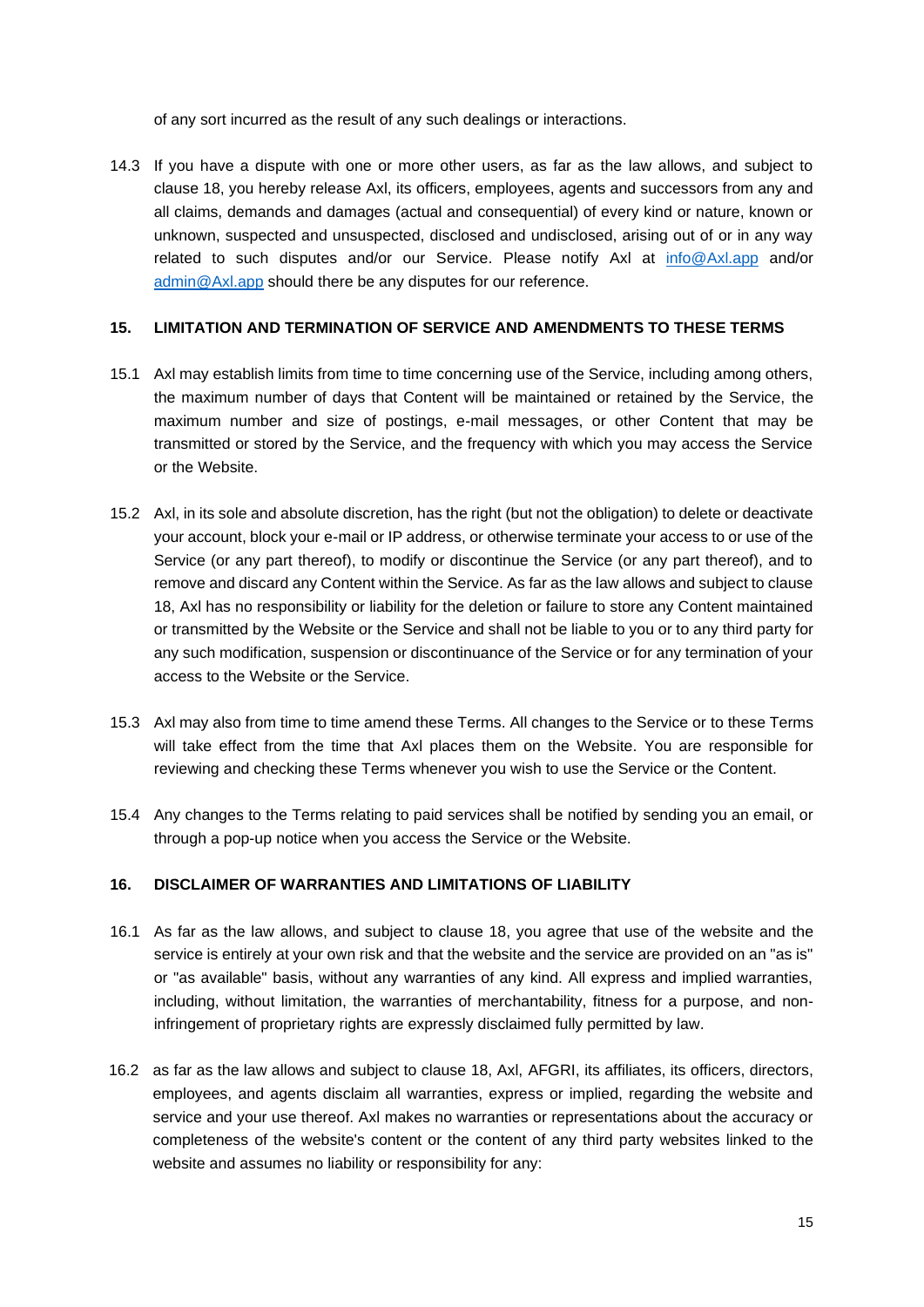- 16.2.1 errors, mistakes, or inaccuracies of content;
- 16.2.2 personal injury or property damage, of any nature whatsoever, resulting from your access to and use of the website or service;
- 16.2.3 any unauthorized access to or use of our servers and/or all personal information and/or financial information stored therein;
- 16.2.4 any interruption or cessation of transmission to or from the website;
- 16.2.5 any bugs, viruses, trojan horses, or the like which may be transmitted to or through the website by any third party, and/or
- 16.2.6 any errors or omissions in any content or for any loss or damage of any kind incurred because of the use of any content posted, emailed, communicated, transmitted, or otherwise made available via the website or the service.
- 16.3 as far as the law allows, and subject to clause 18, Axl does not warrant, endorse, guarantee, or assume responsibility for any product or service advertised or offered by a third party through the website or any hyperlinked website or featured in any banner or other advertising, and Axl will not be a party to or in any way be responsible for monitoring any transaction between you and/or other users and/or third-party providers of products or services. As with the purchase of a product or service through any medium or in any environment, you should use your best judgment and exercise caution where appropriate.
- 16.4 as far as the law allows, and subject to clause 18, in no event shall Axl, its affiliates, its officers, directors, employees, or agents, be liable for direct, indirect, incidental, special, consequential or exemplary damages (even if AFGRI has been advised of the possibility of such damages), resulting from any aspect of your use of the website or the service, including, without limitation:
- 16.4.1 whether the damages arise from use or misuse of the website or the service;
- 16.4.2 from inability to use the website or the service;
- 16.4.3 (the interruption, suspension, modification, alteration, or termination of the website or the service;
- 16.4.4 errors, mistakes, or inaccuracies of content;
- 16.4.5 personal injury or property damage resulting from your access to and use of the website and service;
- 16.4.6 any unauthorized access to or use of our servers and/or any and all personal information and/or financial information stored therein;
- 16.4.7 any interruption or cessation of transmission to or from the website;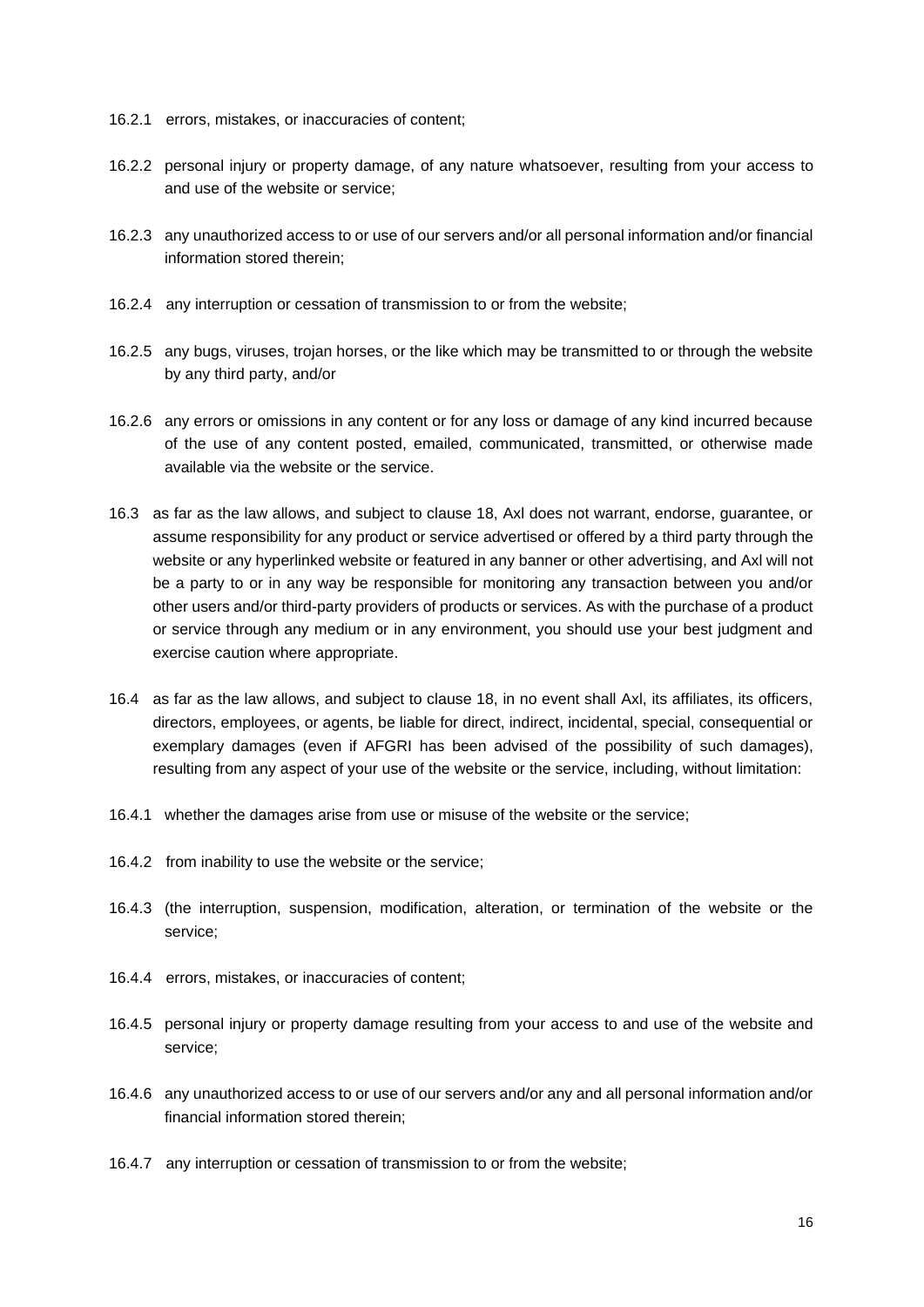- 16.4.8 any bugs, malware, viruses, trojan horses, or the like which may be transmitted to or through the website by any third party;
- 16.4.9 any errors or omissions in any content; or
- 16.4.10 any loss or damage of any kind incurred as a result of the use of any content posted, emailed, communicated, transmitted, or otherwise made available via the website or the service.
- 16.5 such limitation of liability shall also apply with respect to damages incurred by reason of other services or products received through or advertised in connection with the website or the service or any links on the website, as well as by reason of any information, opinions or advice received through or advertised in connection with the website or the service or any links on the AFGRI site. These limitations shall apply to the fullest extent permitted by law.
- 16.6 as far as the law allows, and subject to clause 18, you agree that Axl shall not be liable for user submissions or the defamatory, offensive, or illegal Conduct of any user or third party and that the risk of harm or damage From the foregoing rests entirely with you. AFGRI makes no representations or warranties that the website is appropriate for use in other locations. Those who access or use the website from other jurisdictions do so at their own volition and risk and are responsible for compliance with local law.

#### **17. VIOLATION OF TERMS**

- 17.1 Any failure to act by Axl with respect to a breach by you or others does not waive our right to act with respect to subsequent or similar breaches by you or others.
- 17.2 You agree to pay Axl's actual damages suffered by Axl because of your breach of these Terms.
- 17.3 Notwithstanding any other provision of these Terms, Axl retains the right to seek equitable remedies, including without limitation, specific performance of any term contained in these Terms, an interim or permanent interdict against the breach or threatened breach of any such term or in aid of the exercise of any power granted in these Terms, or any combination thereof.
- 17.4 To the extent that any provision of these Terms is, or qualifies as, a penalty stipulation in terms of the Conventional Penalties Act 15 of 1962:
- 17.4.1 these Terms shall not be construed or interpreted in such a way as entitling Axl to recover both damages and the penalty;
- 17.4.2 Axl shall be entitled to recover damages in lieu of the relevant penalty;
- 17.4.3 Axl shall not be obliged to accept defective or delayed performance by you; and
- 17.4.4 you agree, having taken account of the prejudice that will be suffered by Axl, that the penalty stipulation is equitable in the circumstances.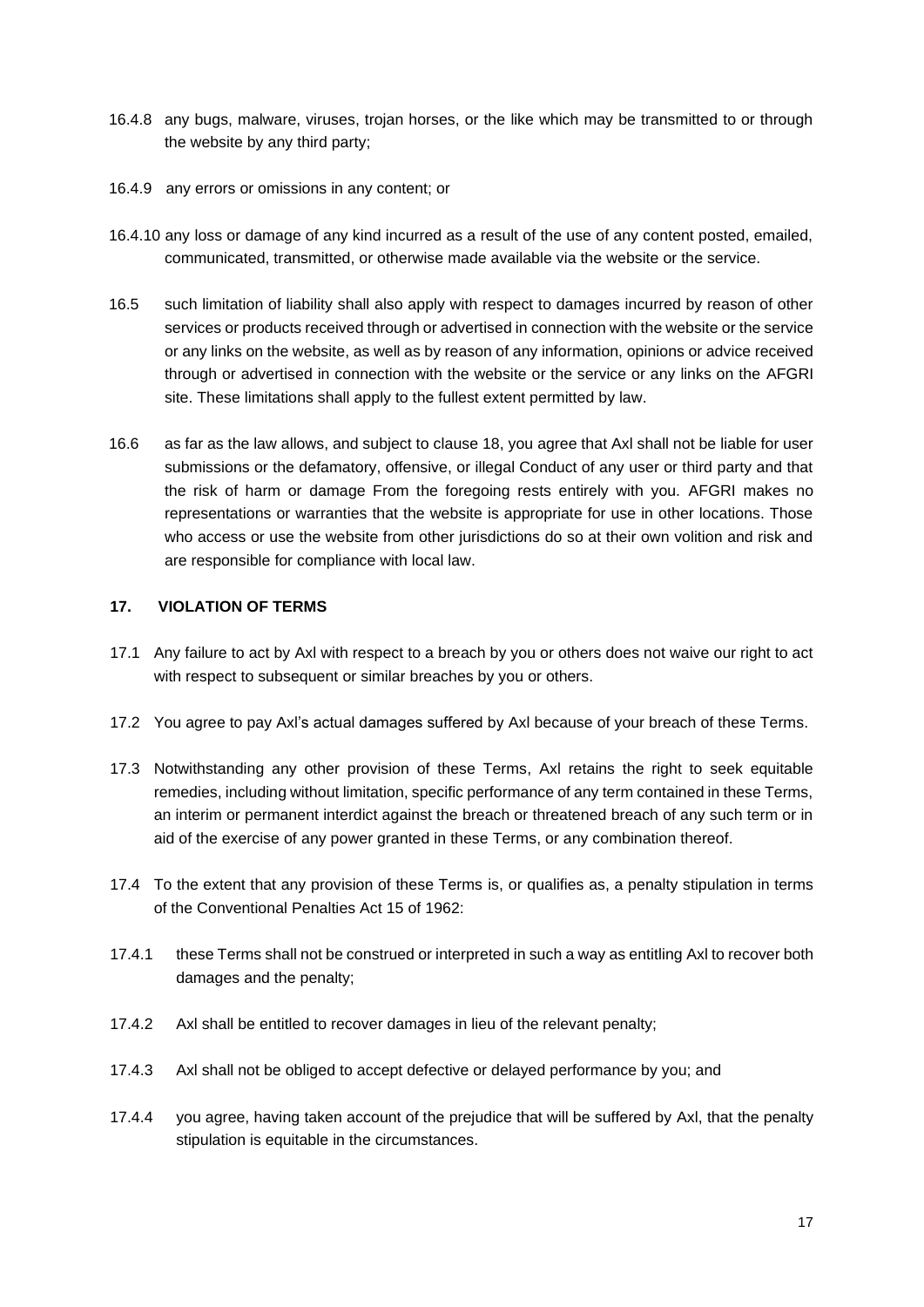# **18. CONSUMER PROTECTION ACT AND ELECTRONIC COMMUMICATIONS AND TRANSACTIONS ACT**

- 18.1 If these Terms and/or the Website and/or the Services is regulated by the Consumer Protection Act, 68 of 2008 ("**CPA**") or the Electronic Communications and Transactions Act, 25 of 2002 ("**ECTA**"), it is not intended that any provision of these Terms contravenes any provision of the CPA or ECTA.
- 18.2 Therefore, all provisions of these Terms must be treated as being qualified, to the extent necessary, to ensure that the provisions of the CPA and ECTA are complied with.
- 18.3 Nothing in these Terms:
- 18.3.1 limits or exempts Axl or any other person from any responsibility or liability (including, without limitation, for any loss directly or indirectly attributable to the gross negligence or willful default of Axl or any other person, or any person acting for or controlled by Axl or any other person) to the extent that the law does not allow this; or
- 18.3.2 requires you to assume risk or responsibility or liability (including, without limitation, for the kind of loss referred to in clause 18.3.1 above to the extent the law does not allow this; or
- 18.3.3 excludes any warranties implied into these Terms by law, to the extent that the law does not allow them to be excluded.

# **19. PRIVACY POLICY**

- 19.1 We respect your privacy and have developed a detailed Privacy Policy.
- 19.2 Axl's privacy policy ("**Privacy Policy**") is part of these Terms. By agreeing to these Terms, you are also agreeing to the AFGRI Privacy Policy. If you do not comply with any of the Privacy Policy, that will be a breach of the Terms.
- 19.3 This Privacy Policy describes our practices with respect to personal information collected via our website accessible at www.afgri.co.za
- 19.4 By accessing the Website or using the Service, you agree that you have read, understood and agree to be bound by this Privacy Policy and you provide us with your express consent and agreement that we may collect, get, receive, record, organise, collate, store, update, change, retrieve, read, process, use and share your Personal Information in the ways set out in this Privacy Policy.

#### **20. ASSIGNMENT**

These Terms, and any rights, licenses and obligations granted under these Terms, may not be ceded, delegated, transferred or assigned by you. You agree that Axl may, at any time and without restrictions, transfer, cede, delegate or assign any or all of its rights and obligations under these